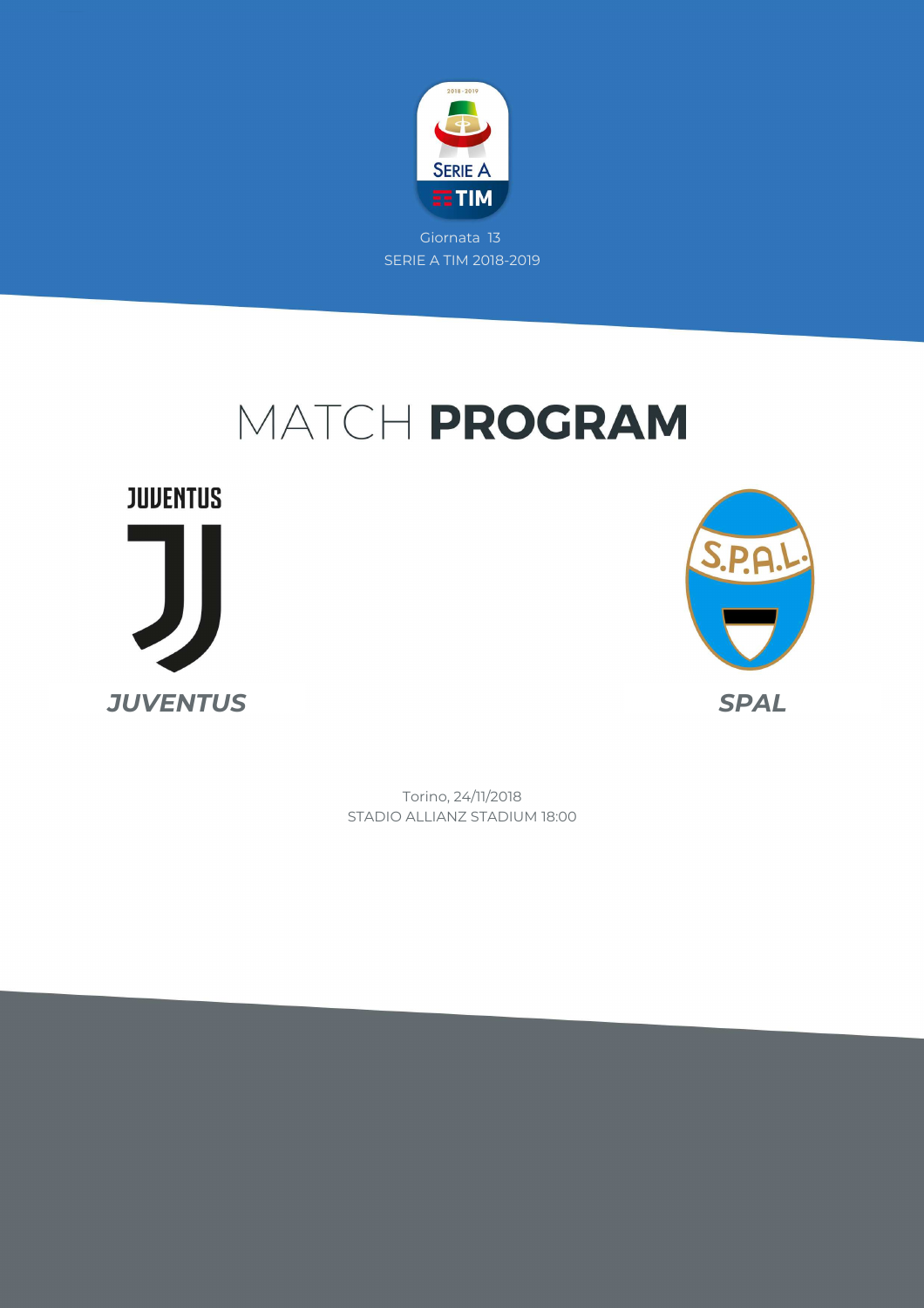# MATCH PROGRAM



### *JUVENTUS vs SPAL*

STADIO ALLIANZ STADIUM 18:00 Torino, 24/11/2018



### *RISULTATI STAGIONALI*

| <b>TOTALI</b>         | <b>PTI</b> | <b>GIOC</b> | <b>VINTE</b> | <b>NULLE</b> | <b>PERSE</b>     | GF | GS | <b>DIFF.RETI</b>            |
|-----------------------|------------|-------------|--------------|--------------|------------------|----|----|-----------------------------|
| <b>JUVENTUS</b>       | 34         | 12          | 77           |              | O                | 26 | 8  | $+18$                       |
| <b>SPAL</b>           | 13         | 12          | 4            |              | $\mathbf{r}$     | 11 | 19 | $-8$                        |
| <b>CASA/TRASFERTA</b> | <b>PTI</b> | <b>GIOC</b> | <b>VINTE</b> | <b>NULLE</b> | <b>PERSE</b>     | GF | GS | <b>MEDIA</b><br><b>GOAL</b> |
| <b>JUVENTUS</b>       | 16         | 6           | 5            |              | $\boldsymbol{0}$ | 13 | 4  | 2.2                         |
| <b>SPAL</b>           | 6          | 6           | 2            | Ο            | 4                | 5  | 10 | 0.8                         |

### *ULTIMI PRECEDENTI*

| 2017-18 29 \ G | <b>SPAL</b>                                                                                                                                                              | <b>JUVENTUS</b> |       |
|----------------|--------------------------------------------------------------------------------------------------------------------------------------------------------------------------|-----------------|-------|
| 17/03/2018     |                                                                                                                                                                          |                 | $O-O$ |
| 2017-18 10 \ G | <b>IJUVENTUS</b>                                                                                                                                                         | <b>SPAL</b>     |       |
| 25/10/2017     | $14$ '(1 $^{\circ}$ T) F. BERNARDESCHI, 22'(1 $^{\circ}$ T) P. DYBALA, 20'(2 $^{\circ}$ T) $\left[ 34$ '(1 $^{\circ}$ T) A. PALOSCHI<br>G. HIGUAIN. 25'(2°T) J. CUADRADO |                 | $2 -$ |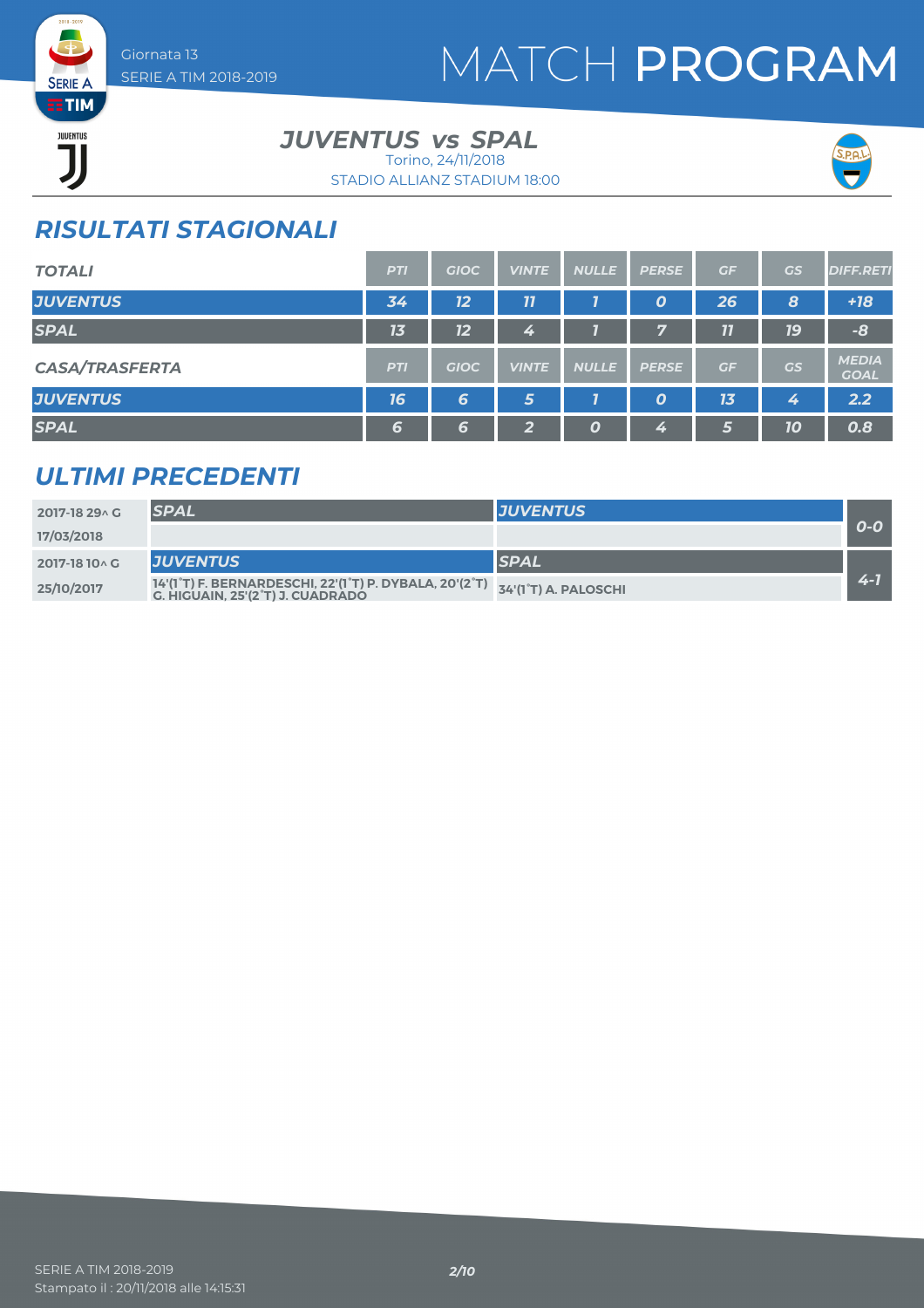# MATCH PROGRAM

**EETIM** JUVENTUS ור

**SERIE A** 

*JUVENTUS vs SPAL* 

Torino, 24/11/2018



STADIO ALLIANZ STADIUM 18:00

### *ROSA DELLE SQUADRE*

| <b>JUVENTUS</b>       |                                 | PRES. A                     | <b>GOL A</b>     | <b>GOL 2018-19</b> | <b>PRES. 2018-19</b> | MIN. 2018-19     |
|-----------------------|---------------------------------|-----------------------------|------------------|--------------------|----------------------|------------------|
| <b>PORTIERI</b>       |                                 |                             |                  |                    |                      |                  |
|                       | <b>1 WOJCIECH SZCZESNY</b>      | <b>100</b>                  | 89               | 8                  | 77                   | 1058             |
|                       | <b>21 CARLO PINSOGLIO</b>       | $\overline{1}$              | $\overline{1}$   | $\boldsymbol{O}$   | $\boldsymbol{O}$     | $\boldsymbol{0}$ |
| 22 MATTIA PERIN       |                                 | 178                         | 247              | 0                  | $\mathbf{7}$         | 94               |
|                       | <b>32 MATTIA DEL FAVERO</b>     | $\boldsymbol{0}$            | $\boldsymbol{O}$ | $\boldsymbol{O}$   | 0                    | $\boldsymbol{0}$ |
| <b>DIFENSORI</b>      |                                 |                             |                  |                    |                      |                  |
|                       | 2 MATTIA DE SCIGLIO             | 124                         | $\mathbf{7}$     | $\boldsymbol{O}$   | $\overline{2}$       | <b>190</b>       |
|                       | <b>3 GIORGIO CHIELLINI</b>      | 370                         | 25               | $\boldsymbol{O}$   | $\overline{7}$       | 671              |
|                       | 4 MEDHI BENATIA                 | 153                         | 14               | O                  | 5                    | 478              |
| <b>12 ALEX SANDRO</b> |                                 | 87                          | $\mathbf{9}$     | $\boldsymbol{O}$   | 12                   | 978              |
|                       | <b>15 ANDREA BARZAGLI</b>       | 374                         | 8                | O                  | 4                    | 706              |
|                       | <b>19 LEONARDO BONUCCI</b>      | 311                         | 17               | $\mathbf{I}$       | 70                   | 962              |
|                       | 20 JOAO CANCELO                 | 36                          | $\mathbf{7}$     | O                  | 10                   | 888              |
|                       | <b>24 DANIELE RUGANI</b>        | 94                          | $\overline{7}$   | $\boldsymbol{O}$   | $\overline{2}$       | <b>193</b>       |
|                       | 37 LEONARDO SPINAZZOLA          | 50                          | 0                | O                  | 0                    | $\pmb{o}$        |
| <b>CENTROCAMPISTI</b> |                                 |                             |                  |                    |                      |                  |
|                       | <b>5 MIRALEM PJANIC</b>         | 231                         | 38               | $\mathbf{7}$       | 77                   | 918              |
|                       | <b>6 SAMI KHEDIRA</b>           | 82                          | 20               | $\mathbf{I}$       | 5                    | 369              |
|                       | <b>14 BLAISE MATUIDI</b>        | 43                          | 5                | 2                  | 77                   | 887              |
| 23 EMRE CAN           |                                 | 8                           | O                | $\boldsymbol{O}$   | 8                    | 368              |
|                       | <b>30 RODRIGO BENTANCUR</b>     | 30                          | $\mathbf{7}$     | $\mathbf{I}$       | 70                   | 696              |
| <b>ATTACCANTI</b>     |                                 |                             |                  |                    |                      |                  |
|                       | <b>7 CRISTIANO RONALDO</b>      | 12                          | 8                | 8                  | 12                   | <b>1152</b>      |
|                       | <b>10 PAULO DYBALA</b>          | <b>170</b>                  | 70               | $\overline{2}$     | 77                   | 830              |
| 77                    | <b>DOUGLAS COSTA</b>            | 39                          | 4                | O                  | 8                    | 285              |
|                       | <b>16 JUAN CUADRADO</b>         | 226                         | 34               | $\overline{1}$     | $\overline{9}$       | 462              |
|                       | <b>17 MARIO MANDZUKIC</b>       | <b>102</b>                  | 27               | 5                  | 9                    | 731              |
| <b>18 MOISE KEAN</b>  |                                 | 22                          | 5                | $\boldsymbol{O}$   | $\boldsymbol{O}$     | $\boldsymbol{0}$ |
|                       | <b>33 FEDERICO BERNARDESCHI</b> | 103                         | 20               | $\overline{2}$     | 9                    | 356              |
| <b>STAFF TECNICO</b>  |                                 |                             |                  |                    |                      |                  |
| <b>Allenatore</b>     |                                 | <b>MASSIMILIANO ALLEGRI</b> |                  |                    |                      |                  |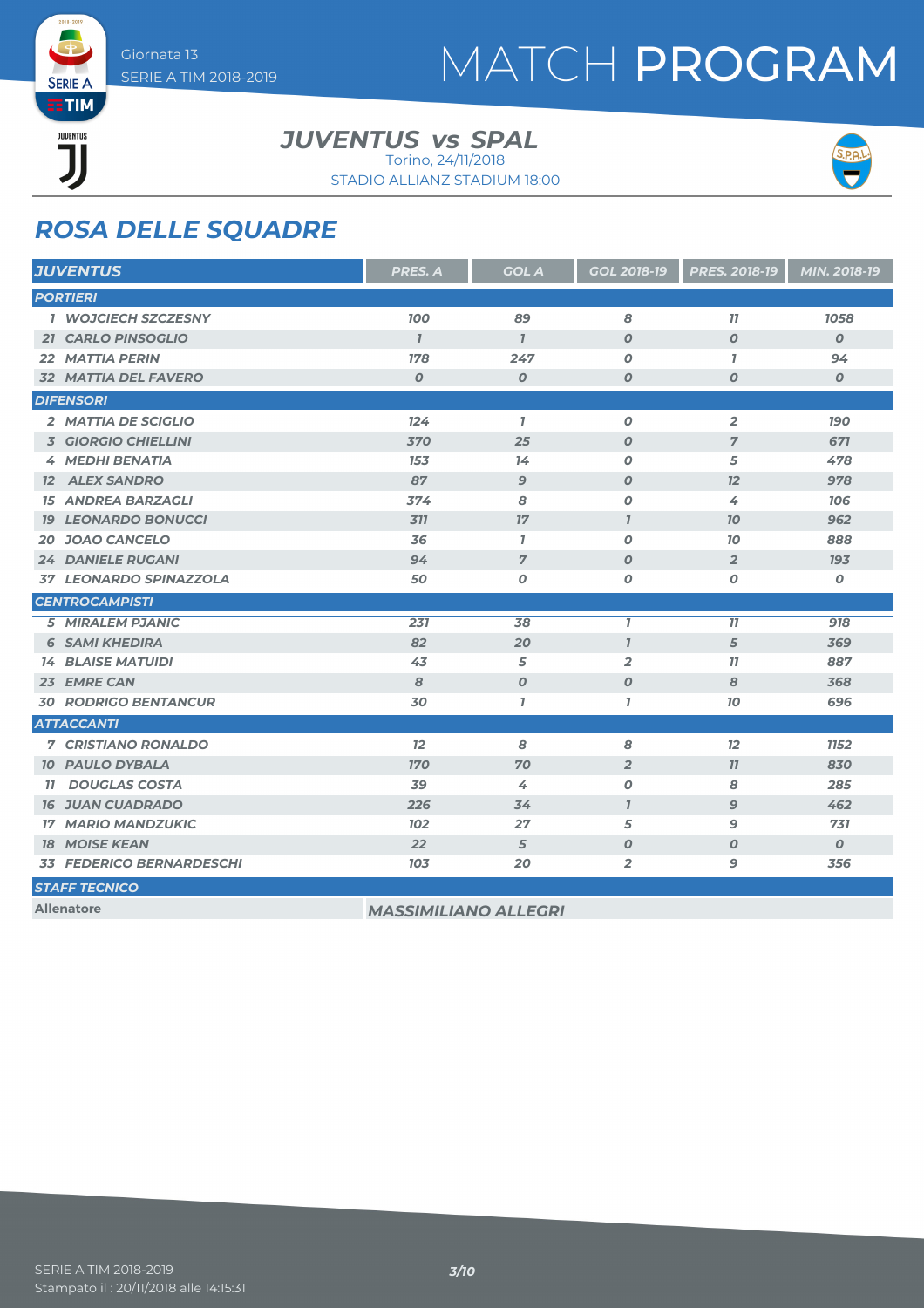# MATCH PROGRAM

## **EETIM** JUVENTUS JJ

**SERIE A** 

#### *JUVENTUS vs SPAL*

STADIO ALLIANZ STADIUM 18:00 Torino, 24/11/2018



| <b>SPAL</b>                      | <b>PRES. A</b>           | <b>GOL A</b>     | GOL 2018-19             | PRES. 2018-19    | MIN. 2018-19     |
|----------------------------------|--------------------------|------------------|-------------------------|------------------|------------------|
| <b>PORTIERI</b>                  |                          |                  |                         |                  |                  |
| 1 ALFRED GOMIS                   | 37                       | 58               | 15                      | 11               | 982              |
| <b>17 GIACOMO POLUZZI</b>        | $\boldsymbol{O}$         | $\boldsymbol{O}$ | $\boldsymbol{O}$        | $\boldsymbol{O}$ | $\boldsymbol{O}$ |
| 22 DEMBA THIAM                   | $\boldsymbol{O}$         | $\boldsymbol{0}$ | 0                       | O                | $\boldsymbol{o}$ |
| 32 VANJA MILINKOVIC-SAVIC        | 3                        | 5                | 4                       | $\overline{2}$   | 168              |
| <b>DIFENSORI</b>                 |                          |                  |                         |                  |                  |
| 3 JOHAN DJOUROU                  | 4                        | $\boldsymbol{o}$ | $\boldsymbol{0}$        | 4                | 258              |
| <b>4 THIAGO CIONEK</b>           | 60                       | $\overline{1}$   | $\boldsymbol{O}$        | 77               | 958              |
| <b>5 LORENCO SIMIC</b>           | 11                       | $\mathbf{7}$     | 0                       | 5                | 185              |
| <b>14 KEVIN BONIFAZI</b>         | 9                        | $\overline{1}$   | $\overline{I}$          | 3                | 168              |
| <b>23 FRANCESCO VICARI</b>       | 44                       | $\boldsymbol{O}$ | $\boldsymbol{o}$        | 70               | 864              |
| 27 FELIPE                        | 342                      | 11               | 0                       | 77               | 972              |
| <b>99 THOMAS COULANGE</b>        | $\boldsymbol{0}$         | $\boldsymbol{o}$ | 0                       | O                | $\boldsymbol{o}$ |
| <b>CENTROCAMPISTI</b>            |                          |                  |                         |                  |                  |
| <b>6 SIMONE MISSIROLI</b>        | 235                      | 11               | $\boldsymbol{o}$        | 12               | 965              |
| 8 MATTIA VALOTI                  | 42                       | 4                | $\boldsymbol{O}$        | 6                | 347              |
| <b>16 MIRKO VALDIFIORI</b>       | 87                       | $\boldsymbol{0}$ | 0                       | 7                | 366              |
| <b>19 JASMIN KURTIC</b>          | <b>196</b>               | 76               | $\overline{1}$          | $\overline{7}$   | 578              |
| <b>21 SALVATORE ESPOSITO</b>     | $\boldsymbol{o}$         | $\boldsymbol{0}$ | 0                       | $\boldsymbol{o}$ | O                |
| <b>24 LORENZO DICKMANN</b>       | $\mathbf{I}$             | $\boldsymbol{0}$ | $\boldsymbol{0}$        | $\mathbf{I}$     | 77               |
| <b>25 EVERTON LUIZ</b>           | 20                       | $\boldsymbol{O}$ | 0                       | 9                | 335              |
| <b>28 PASQUALE SCHIATTARELLA</b> | 57                       | $\mathbf{I}$     | $\boldsymbol{o}$        | 9                | 806              |
| <b>29 MANUEL LAZZARI</b>         | 48                       | $\overline{2}$   | 0                       | 12               | 1137             |
| <b>33 FILIPPO COSTA</b>          | 34                       | $\boldsymbol{0}$ | $\boldsymbol{0}$        | 4                | 300              |
| <b>45 LAZAR NIKOLIC</b>          | $\boldsymbol{0}$         | $\boldsymbol{0}$ | O                       | 0                | $\boldsymbol{o}$ |
| <b>77 FEDERICO VIVIANI</b>       | 71                       | 8                | $\boldsymbol{0}$        | $\boldsymbol{O}$ | $\boldsymbol{O}$ |
| 93 MOHAMED FARES                 | 53                       | 0                | Ο                       | 11               | 901              |
| 97 MATTIA VITALE                 | 4                        | $\boldsymbol{O}$ | $\boldsymbol{0}$        | $\boldsymbol{O}$ | $\boldsymbol{o}$ |
| <b>ATTACCANTI</b>                |                          |                  |                         |                  |                  |
| <b>7 MIRCO ANTENUCCI</b>         | 63                       | 15               | 3                       | 77               | 881              |
| <b>10 SERGIO FLOCCARI</b>        | 327                      | 70               | $\boldsymbol{O}$        | $\overline{I}$   | 78               |
| <b>11 GABRIELE MONCINI</b>       | 3                        | $\boldsymbol{0}$ | O                       | $\mathbf{7}$     | 77               |
| <b>37 ANDREA PETAGNA</b>         | 81                       | 7 <sub>3</sub>   | 4                       | 12               | <b>7777</b>      |
| <b>43 ALBERTO PALOSCHI</b>       | 238                      | 59               | $\overline{\mathbf{2}}$ | 8                | 330              |
| <b>90 JACOPO MURANO</b>          | $\boldsymbol{O}$         | $\boldsymbol{O}$ | $\boldsymbol{0}$        | 0                | $\pmb{o}$        |
| <b>STAFF TECNICO</b>             |                          |                  |                         |                  |                  |
| <b>Allenatore</b>                | <b>LEONARDO SEMPLICI</b> |                  |                         |                  |                  |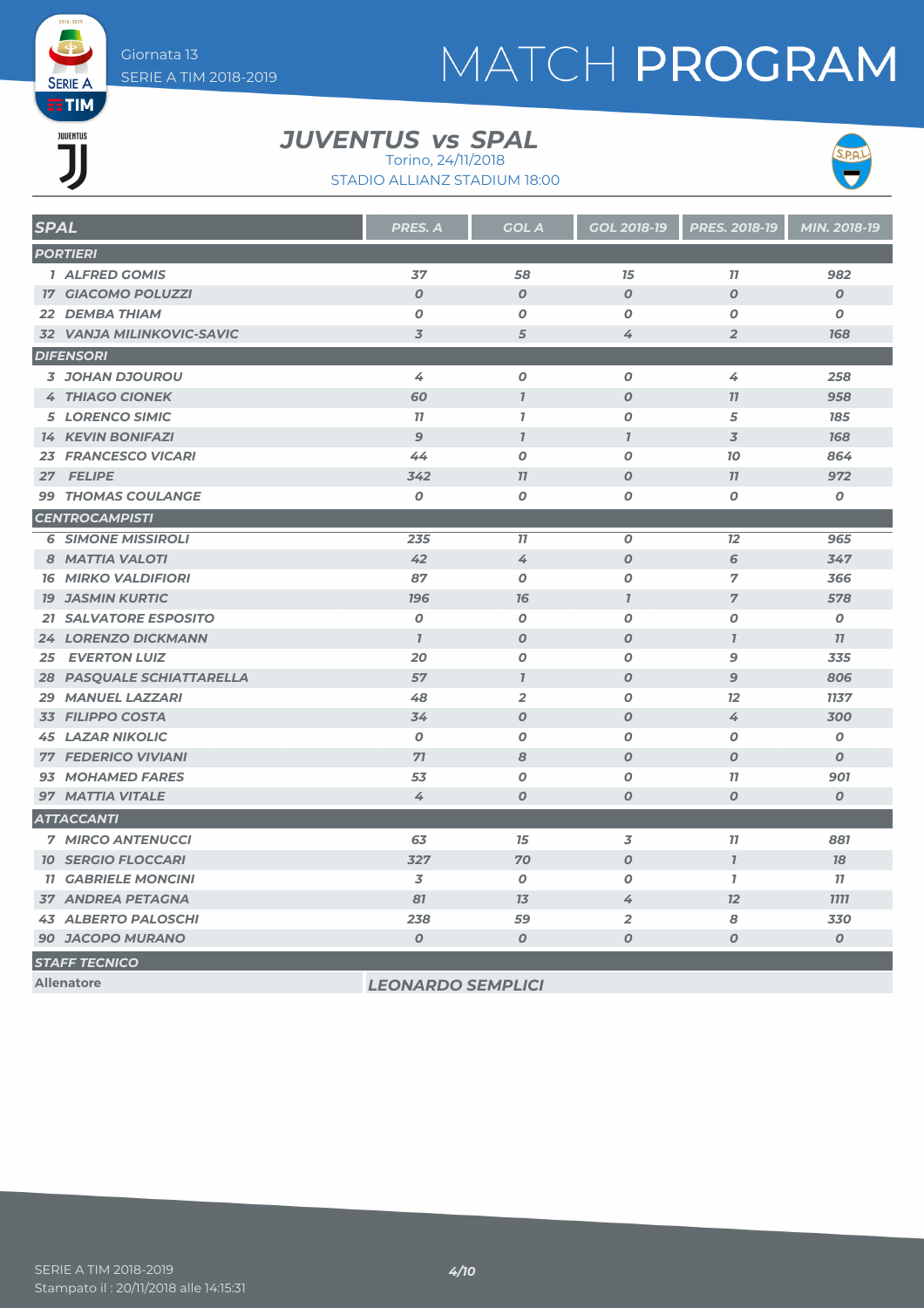# MATCH PROGRAM

**ETIM** JUVENTUS

**SERIE A** 

*JUVENTUS vs SPAL* 

STADIO ALLIANZ STADIUM 18:00 Torino, 24/11/2018



### *RENDIMENTO RECENTE*

| <b>JUVENTUS</b>     |                                                                            |                                                                      |         |
|---------------------|----------------------------------------------------------------------------|----------------------------------------------------------------------|---------|
| 12^ GIORNATA        | <b>MILAN</b>                                                               | <b>JUVENTUS</b>                                                      | $0-2$   |
| 11/11/2018          |                                                                            | 8'(1°T) M. MANDZUKIC, 36'(2°T) C. RONALDO                            |         |
| <b>11^ GIORNATA</b> | <b>JUVENTUS</b>                                                            | <b>CAGLIARI</b>                                                      |         |
| 03/11/2018          | 1'(1°T) P. DYBALA, 38'(1°T)[A] F. BRADARIC, 42'(2°T) J.<br><b>CUADRADO</b> | 36'(1 <sup>°</sup> T) JOAO PEDRO                                     | $3 - 7$ |
| 10^ GIORNATA        | <b>EMPOLI</b>                                                              | <b>JUVENTUS</b>                                                      |         |
| 27/10/2018          | 28'(1 <sup>°</sup> T) F. CAPUTO                                            | 9'(2 <sup>°</sup> T) C. RONALDO, 25'(2 <sup>°</sup> T) C. RONALDO    | $7-2$   |
| 9^ GIORNATA         | <b>JUVENTUS</b>                                                            | <b>GENOA</b>                                                         |         |
| 20/10/2018          | 18'(1 <sup>°</sup> T) C. RONALDO                                           | 22'(2 <sup>°</sup> T) D. BESSA                                       | $1 - 7$ |
| <b>8^ GIORNATA</b>  | <b>UDINESE</b>                                                             | <b>JUVENTUS</b>                                                      |         |
| 06/10/2018          |                                                                            | 33'(1 <sup>°</sup> T) R. BENTANCUR, 37'(1 <sup>°</sup> T) C. RONALDO | $0 - 2$ |

#### *SPAL*

| 12^ GIORNATA<br>10/11/2018        | <b>SPAL</b><br>3'(1°T) A. PETAGNA, 26'(2°T) M. ANTENUCCI                                                                                                   | <b>CAGLIARI</b><br>28'(2°T) L. PAVOLETTI, 31'(2°T) A. IONITA                               | $2 - 2$ |
|-----------------------------------|------------------------------------------------------------------------------------------------------------------------------------------------------------|--------------------------------------------------------------------------------------------|---------|
| <b>11^ GIORNATA</b><br>04/11/2018 | <b>LAZIO</b><br>26'(1 <sup>°</sup> T) C. IMMOBILE, 35'(1 <sup>°</sup> T) C. IMMOBILE, 14'(2 <sup>°</sup> T) D.<br>CATALDI, 25'(2 <sup>°</sup> T) M. PAROLO | <b>SPAL</b><br>28'(1°T) M. ANTENUCCI                                                       | $4 - 7$ |
| 10^ GIORNATA<br>28/10/2018        | <b>SPAL</b>                                                                                                                                                | <b>FROSINONE</b><br>40'(1°T) R. CHIBSAH, 8'(2°T) C. CIANO, 44'(2°T) A.<br><b>PINAMONTI</b> | $0 - 3$ |
| 9^ GIORNATA<br>20/10/2018         | <b>ROMA</b>                                                                                                                                                | <b>SPAL</b><br>38'(1°T) A. PETAGNA, 11'(2°T) K. BONIFAZI                                   | $0 - 2$ |
| <b>8^ GIORNATA</b><br>07/10/2018  | <b>SPAL</b><br>27'(2°T) A. PALOSCHI                                                                                                                        | <b>INTER</b><br>14'(1°T) M. ICARDI, 33'(2°T) M. ICARDI                                     | $1 - 2$ |

| <b>CONFRONTO SQUADRE (Valori medi)</b> | <b>JUVENTUS</b> | <b>SPAL</b> |
|----------------------------------------|-----------------|-------------|
| <b>Goal Fatti</b>                      | 2.17            | 0.92        |
| <b>Goal Subiti</b>                     | 0.67            | 1.58        |
| <b>Tiri totali</b>                     | 15              | 8.42        |
| <b>Tiri in porta</b>                   | 7.75            | 4.17        |
| <b>Assist</b>                          | 1.17            | 0.58        |
| Azioni di attacco                      | 56.5            | 44.92       |
| Passaggi riusciti                      | 547             | 388         |
| Passaggi riusciti %                    | 88%             | 83%         |
| <b>Falli Fatti</b>                     | <b>11.08</b>    | 13.08       |
| <b>Falli Subiti</b>                    | 12.67           | 12.83       |
| <b>Baricentro</b>                      | 55 <sub>m</sub> | 50.09m      |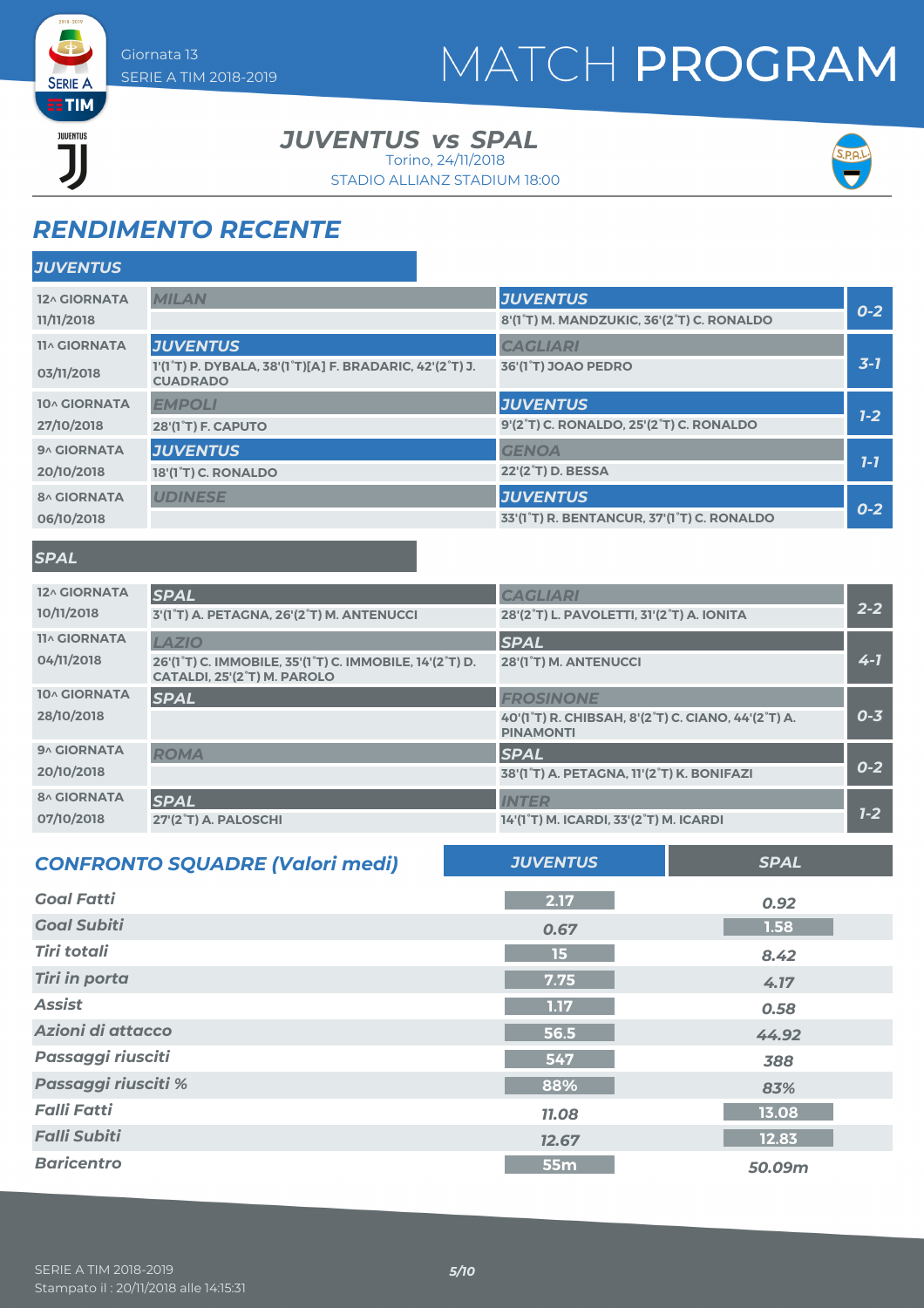SERIE / **ETIM** JUVENTUS ור

# MATCH PROGRAM

#### *JUVENTUS vs SPAL*

STADIO ALLIANZ STADIUM 18:00 Torino, 24/11/2018



### *RENDIMENTO ATLETICO \**

| <b>JUVENTUS</b>         | Pres. (Min.) | <b>Media</b> (km) | <b>Media</b><br>Sprint (Km) | <b>SPAL</b>           | Pres. (Min.) | <b>Media</b> (km) | <b>Media</b><br>Sprint (Km) |
|-------------------------|--------------|-------------------|-----------------------------|-----------------------|--------------|-------------------|-----------------------------|
| 5 M. PJANIC             | 11(918)      | 10.905            | 0.512                       | <b>19</b> J. KURTIC   | 7(578)       | 10.702            | 0.854                       |
| <b>14</b> B. MATUIDI    | 11(887)      | 10.746            | 1.005                       | 29 M. LAZZARI         | 12 (1137')   | 10.482            | 1.19                        |
| <b>30</b> R. BENTANCUR  | 10 (696')    | 10.712            | 0.971                       | 93 M. FARES           | 11 (901')    | 10.275            | 1.275                       |
| <b>3</b> G. CHIELLINI   | 7(671)       | 10.681            | 0.574                       | 28 P. SCHIATTARELLA   | 9(806)       | 10.141            | 0.528                       |
| 2 M. DE SCIGLIO         | 2(190)       | 10.668            | 0.772                       | 27 FELIPE             | 11 (972')    | 10.062            | 0.736                       |
| <b>12 ALEX SANDRO</b>   | 12 (978')    | 10.493            | 0.868                       | 4T. CIONEK            | 11 (958')    | 10.049            | 0.86                        |
| <b>24</b> D. RUGANI     | 2(193)       | 10.364            | 0.47                        | <b>6</b> S. MISSIROLI | 12 (965')    | 10.037            | 0.874                       |
| 4 M. BENATIA            | 5(478)       | 10.34             | 0.519                       | <b>33</b> F. COSTA    | 4(300)       | 9.69              | 0.842                       |
| 20 J. CANCELO           | 10 (888')    | 10.299            | 1.018                       | <b>7</b> M. ANTENUCCI | 11(881)      | 9.544             | 0.869                       |
| <b>6</b> S. KHEDIRA     | 5(369)       | 10.073            | 0.866                       | 37 A. PETAGNA         | $12$ (1111') | 9.539             | 0.705                       |
| <b>10</b> P. DYBALA     | 11(830)      | 10.035            | 0.703                       | 23 F. VICARI          | 10(864)      | 9.253             | 0.534                       |
| 7C. RONALDO             | 12 (1152')   | 9.853             | 0.81                        | 16 M. VALDIFIORI      | 7(366)       | 8.282             | 0.47                        |
| <b>19</b> L. BONUCCI    | 10 (962')    | 9.599             | 0.502                       | 3J. DJOUROU           | 4(258)       | 8.268             | 0.401                       |
| <b>17</b> M. MANDZUKIC  | 9(731)       | 8.899             | 0.842                       | 14 K. BONIFAZI        | 3(168)       | 8.205             | 0.623                       |
| 15 A. BARZAGLI          | 4(106)       | 7.522             | 0.361                       | 8 M. VALOTI           | 6(347)       | 8.107             | 0.81                        |
| <b>16</b> J. CUADRADO   | 9(462)       | 7.414             | 0.678                       | 43 A. PALOSCHI        | 8 (330')     | 6.909             | 0.536                       |
| <b>23 E. CAN</b>        | 8(368)       | 7.173             | 0.496                       | $5L$ . SIMIC          | 5(185)       | 6.889             | 0.509                       |
| 33 F. BERNARDESCHI      | 9(356)       | 5.789             | 0.602                       | 25 EVERTON LUIZ       | 9(335)       | 5.716             | 0.586                       |
| <b>11 DOUGLAS COSTA</b> | 8 (285')     | 4.817             | 0.491                       | <b>10</b> S. FLOCCARI | 1(18')       | 2.136             | 0.232                       |
|                         |              |                   |                             | 24 L. DICKMANN        | 1(11')       | 1.575             | 0.174                       |
|                         |              |                   |                             | <b>11</b> G. MONCINI  | 1(11')       | 1.034             | O.1                         |

\* Le informazioni riportate sul Rendimento Atletico sono da intendersi riferite al periodo di permanenza nella squadra corrente.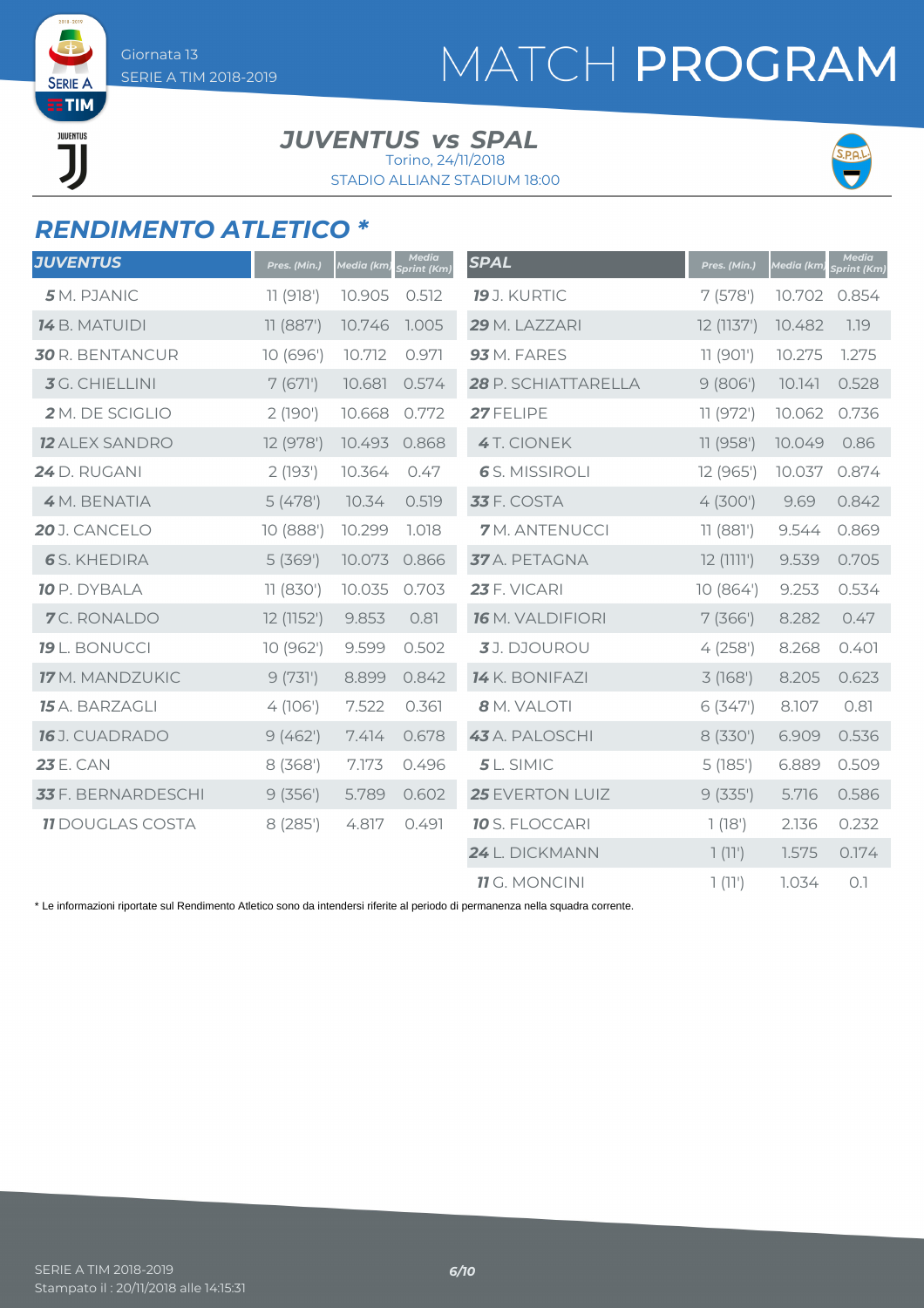# MATCH PROGRAM

**SERIE A ETIM** JUVENTUS

*JUVENTUS vs SPAL* Torino, 24/11/2018

STADIO ALLIANZ STADIUM 18:00



### *GLI INCONTRI DELLA 13 ^ GIORNATA*

| <b>UDINESE</b>  | <b>ROMA</b>         | 24/11/2018 15:00 |
|-----------------|---------------------|------------------|
| <b>JUVENTUS</b> | <b>SPAL</b>         | 24/11/2018 18:00 |
| <b>INTER</b>    | <b>FROSINONE</b>    | 24/11/2018 20:30 |
| <b>PARMA</b>    | <b>SASSUOLO</b>     | 25/11/2018 12:30 |
| <b>BOLOGNA</b>  | <b>FIORENTINA</b>   | 25/11/2018 15:00 |
| <b>EMPOLI</b>   | <b>ATALANTA</b>     | 25/11/2018 15:00 |
| <b>NAPOLI</b>   | <b>CHIEVOVERONA</b> | 25/11/2018 15:00 |
| <b>LAZIO</b>    | <b>MILAN</b>        | 25/11/2018 18:00 |
| <b>GENOA</b>    | <b>SAMPDORIA</b>    | 25/11/2018 20:30 |
| <b>CAGLIARI</b> | <b>TORINO</b>       | 26/11/2018 20:30 |

### *CLASSIFICA SERIE A*

|                     | <b>PTI</b>       | <b>GIOC</b> | <b>VINTE</b>   | <b>NULLE</b>            | <b>PERSE</b>             | GF | GS        | <b>DIFF.RETI</b> |
|---------------------|------------------|-------------|----------------|-------------------------|--------------------------|----|-----------|------------------|
| <b>JUVENTUS</b>     | 34               | 12          | 11             | $\mathbf{7}$            | $\boldsymbol{o}$         | 26 | 8         | $+18$            |
| <b>NAPOLI</b>       | 28               | 12          | 9              | $\mathbf{7}$            | $\overline{2}$           | 26 | 13        | $+13$            |
| <b>INTER</b>        | 25               | 12          | 8              | $\bf{7}$                | $\overline{3}$           | 22 | 10        | $+12$            |
| <b>LAZIO</b>        | 22               | 12          | $\overline{7}$ | $\mathbf{7}$            | $\measuredangle$         | 78 | 14        | $+4$             |
| <b>MILAN</b>        | 21               | 12          | 6              | $\overline{3}$          | $\overline{3}$           | 21 | 76        | $+5$             |
| <b>ROMA</b>         | 19               | 12          | 5              | 4                       | $\overline{3}$           | 22 | 15        | $+7$             |
| <b>SASSUOLO</b>     | 19               | 12          | 5              | 4                       | $\overline{\mathcal{Z}}$ | 20 | 17        | $+3$             |
| <b>ATALANTA</b>     | 18               | 12          | 5              | $\overline{3}$          | 4                        | 23 | 14        | $+9$             |
| <b>FIORENTINA</b>   | 17               | 12          | 4              | 5                       | $\overline{3}$           | 78 | 10        | $+8$             |
| <b>TORINO</b>       | 17               | 12          | 4              | $\sqrt{5}$              | $\overline{\mathcal{Z}}$ | 17 | 15        | $+2$             |
| <b>PARMA</b>        | 17               | 12          | 5              | $\overline{2}$          | 5                        | 12 | 15        | $-3$             |
| <b>SAMPDORIA</b>    | 15               | 12          | 4              | $\overline{3}$          | 5                        | 16 | 15        | $+7$             |
| <b>CAGLIARI</b>     | 14               | 12          | $\overline{3}$ | 5                       | 4                        | 12 | 76        | $-4$             |
| <b>GENOA</b>        | 14               | 12          | 4              | $\overline{2}$          | 6                        | 17 | 26        | $-9$             |
| <b>SPAL</b>         | 13               | 12          | 4              | $\overline{\mathbf{I}}$ | $\overline{7}$           | 11 | <b>19</b> | $-8$             |
| <b>BOLOGNA</b>      | 10               | 12          | $\overline{2}$ | 4                       | 6                        | 11 | 18        | $-7$             |
| <b>UDINESE</b>      | $\mathbf{9}$     | 12          | $\overline{2}$ | $\overline{3}$          | $\overline{z}$           | 11 | 18        | $-7$             |
| <b>EMPOLI</b>       | $\mathbf{9}$     | 12          | $\overline{2}$ | $\overline{3}$          | $\overline{z}$           | 12 | 21        | -9               |
| <b>FROSINONE</b>    | $\overline{7}$   | 12          | $\overline{I}$ | 4                       | $\overline{7}$           | 10 | 25        | $-15$            |
| <b>CHIEVOVERONA</b> | $\boldsymbol{O}$ | 12          | $\overline{O}$ | $\overline{3}$          | $\mathbf{9}$             | 70 | 30        | $-20$            |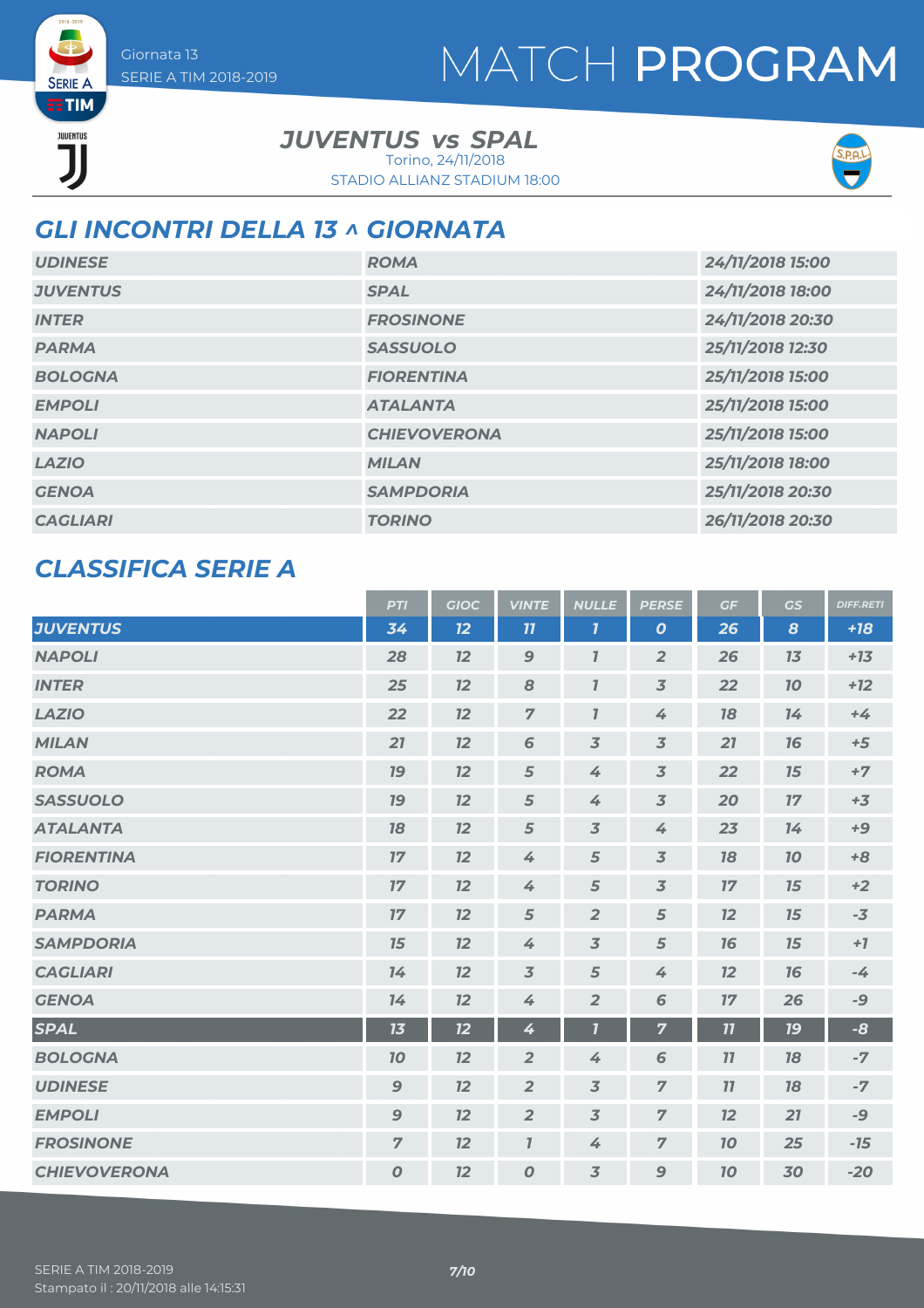**SERIE A ETIM** JUVENTUS

## MATCH PROGRAM

#### *JUVENTUS vs SPAL* Torino, 24/11/2018

STADIO ALLIANZ STADIUM 18:00



### *CLASSIFICA GIOCATORI*

| <b>RANKING MARCATORI</b> | <b>Gol(Rigore)</b>          |
|--------------------------|-----------------------------|
| <b>K. PIATEK</b>         | <b>GEN</b><br>9(0)          |
| 2 C. IMMOBILE            | <b>LAZ</b><br>$\vert$ 8 (1) |
| 2 C. RONALDO             | <b>JUV</b><br>8(1)          |
| 4 M. ICARDI              | 7 (2)<br><b>INT</b>         |
| 4 L. INSIGNE             | $NAP$ 7 (0)                 |
| <b>4 D. MERTENS</b>      | 7(1)<br><b>NAP</b>          |
| 7 L. PAVOLETTI           | CAG 6 (0)                   |
| <b>F. CAPUTO</b>         | <b>EMP</b><br>6(1)          |
| <b>7 G. DEFREL</b>       | <b>SAM</b><br><b>6</b> (0)  |
| <b>10 M. MANDZUKIC</b>   | JUV                         |

### *CLASSIFICA SQUADRE*

| <b>RANKING SQUADRE</b>            | <b>Gol - Media Gol</b> |                   |
|-----------------------------------|------------------------|-------------------|
| <b>JUVENTUS</b><br>ī.             | 26                     | $\overline{2.17}$ |
| <b>NAPOLI</b>                     | 26                     | 2.17              |
| <b>ATALANTA</b><br>Ŀ.             | 23                     | 1.92              |
| <b>INTER</b><br>Ø                 | 22                     | 1.83              |
| <b>ROMA</b><br>4                  | 22                     | 7.83              |
| <b>MILAN</b><br>6                 |                        | 1.75              |
| <b>SASSUOLO</b>                   | O                      | 1.67              |
| <b>FIORENTINA</b><br>8            | 18                     | 7.5               |
| <b>LAZIO</b><br>8                 | 18                     | 7.5               |
| <b>10 GENOA</b>                   | 17                     | 1.42              |
| <b>TORINO</b><br><b>10</b>        | 17                     | 1.42              |
| <b>SAMPDORIA</b>                  | 16                     | 7.33              |
| <b>CAGLIARI</b>                   | 12                     |                   |
| <b>EMPOLI</b><br>13               | 12                     |                   |
| <b>PARMA</b><br>13                | 12                     |                   |
| <b>BOLOGNA</b><br><b>16</b>       | $\overline{11}$        | 0.92              |
| <b>SPAL</b><br>16                 | 77                     | 0.92              |
| <b>UDINESE</b><br>16 <sup>1</sup> | 77                     | 0.92              |
| <b>CHIEVOVERONA</b><br><b>19</b>  | 10                     | 0.83              |
| <b>19 FROSINONE</b>               | 10                     | 0.83              |

|                         | <b>RANKING SQUADRE</b> | Tot Tiri - In Porta - Fuori |                 |    |
|-------------------------|------------------------|-----------------------------|-----------------|----|
|                         | <b>JUVENTUS</b>        |                             | 180 93          | 87 |
| $\overline{\mathbf{2}}$ | <b>NAPOLI</b>          | <b>176</b>                  | 89              | 87 |
| 3                       | <b>ATALANTA</b>        | 167                         | 88              | 79 |
| 4                       | <b>ROMA</b>            | 153                         | 94              | 59 |
| 5                       | <b>MILAN</b>           | 149                         | 87              | 62 |
| 6                       | <b>INTER</b>           | 147                         | 71              | 76 |
| 7                       | <b>LAZIO</b>           | 145                         |                 | 73 |
| 8                       | <b>FIORENTINA</b>      | 136                         |                 | 62 |
| $\overline{9}$          | <b>TORINO</b>          | <b>128</b>                  | 65              | 63 |
| <b>10</b>               | <b>UDINESE</b>         | <b>125</b>                  | <b>59</b>       | 66 |
| $\overline{1}$          | <b>SASSUOLO</b>        | <b>120</b>                  | 63              | 57 |
| <b>12</b>               | <b>EMPOLI</b>          | <b>117</b>                  | 61              | 56 |
| 13                      | <b>GENOA</b>           | <b>116</b>                  | 60              | 56 |
| 14                      | <b>BOLOGNA</b>         | <b>103</b>                  | 45              | 58 |
| 15                      | <b>CAGLIARI</b>        | <b>101</b>                  | 44              | 57 |
| 15                      | <b>SPAL</b>            | <b>101</b>                  | 50              | 57 |
| 17                      | <b>SAMPDORIA</b>       | 95                          | $\overline{51}$ | 44 |
| 18                      | <b>CHIEVOVERONA</b>    | 9<br>$\overline{0}$         | Ą<br>0          | 50 |
| 18                      | <b>PARMA</b>           | -90                         | 49              | 41 |
|                         | <b>20 FROSINONE</b>    |                             | 85 40           | 45 |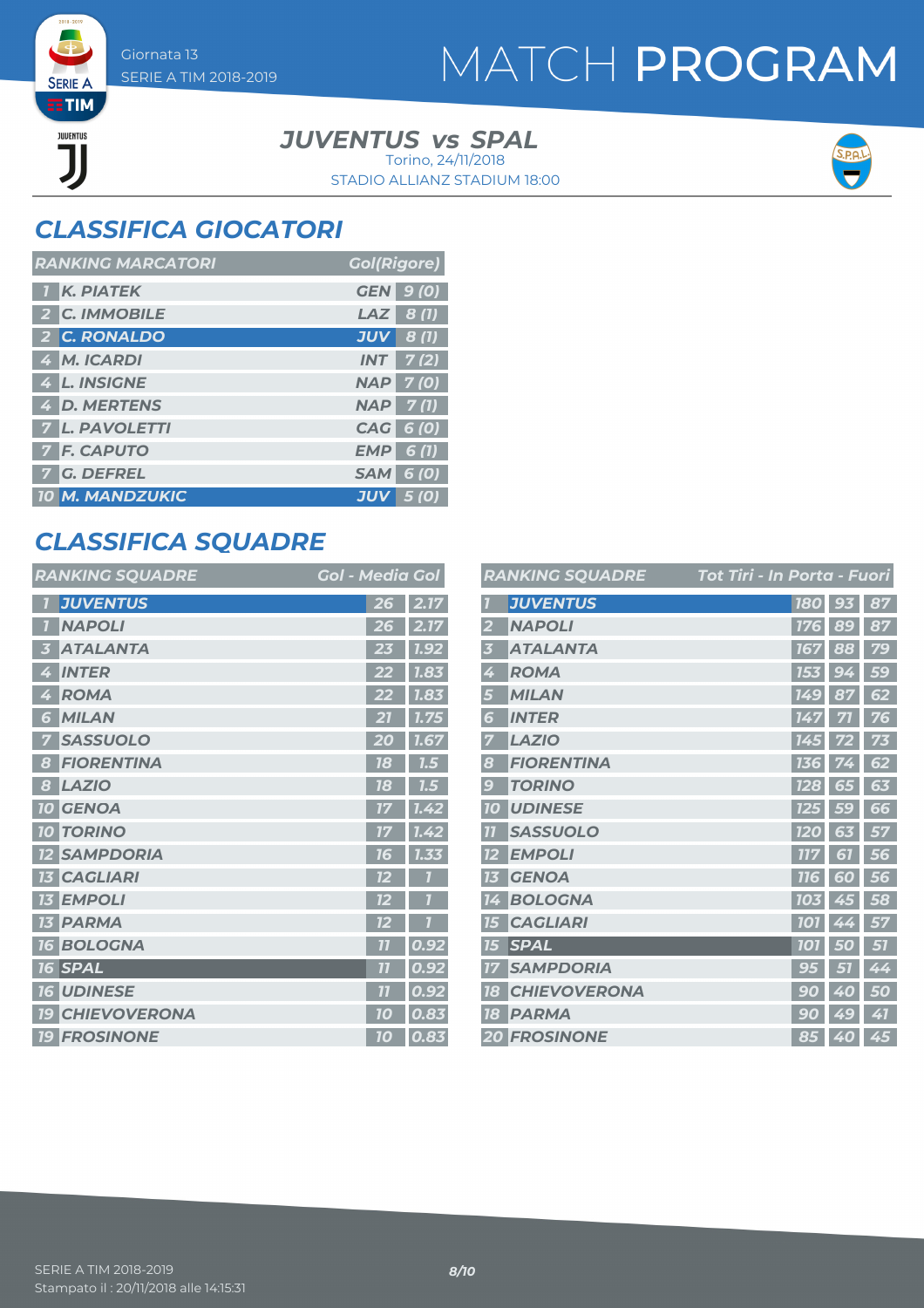# MATCH PROGRAM

**THE** JUVENTUS

**SERIE A** 

#### *JUVENTUS vs SPAL* Torino, 24/11/2018

STADIO ALLIANZ STADIUM 18:00



| <b>RANKING SQUADRE</b> | <b>Assist</b>   |
|------------------------|-----------------|
| <b>NAPOLI</b>          | 16              |
| <b>ROMA</b>            | 16              |
| <b>ATALANTA</b>        | 14              |
| <b>JUVENTUS</b>        | 14              |
| <b>INTER</b>           | 73              |
| <b>MILAN</b>           | 13              |
| <b>SAMPDORIA</b>       | 73              |
| <b>SASSUOLO</b><br>8   | 72              |
| <b>GENOA</b><br>9      | $\overline{11}$ |
| <b>10 BOLOGNA</b>      | 9               |
| <b>10 CAGLIARI</b>     | $\mathcal{G}$   |
| <b>12 FIORENTINA</b>   | 8               |
| <b>12 LAZIO</b>        | 8               |
| <b>12 TORINO</b>       | 8               |
| <b>12 UDINESE</b>      | 8               |
| <b>16 EMPOLI</b>       |                 |
| <b>16 FROSINONE</b>    |                 |
| <b>16 SPAL</b>         |                 |
| <b>19 PARMA</b>        | 5               |
| <b>20 CHIEVOVERONA</b> | 4               |

| <b>RANKING SQUADRE</b>    | <mark>Passaggi riusciti - % *</mark> |     |    |
|---------------------------|--------------------------------------|-----|----|
| <b>JUVENTUS</b>           |                                      | 547 | 88 |
| <b>NAPOLI</b>             |                                      | 537 | 87 |
| <b>INTER</b><br>3         |                                      | 485 | 85 |
| <b>MILAN</b><br>4         |                                      | 478 | 87 |
| <b>ROMA</b>               |                                      | 468 | 85 |
| <b>ATALANTA</b><br>6      |                                      | 458 | 84 |
| <b>SASSUOLO</b><br>7      |                                      | 453 | 85 |
| <b>SAMPDORIA</b><br>8     |                                      | 436 | 82 |
| <b>EMPOLI</b><br>g        |                                      | 429 | 83 |
| <b>LAZIO</b><br><b>10</b> |                                      | 399 | 82 |
| <b>SPAL</b><br>77         |                                      | 388 | 83 |
| <b>12 CAGLIARI</b>        |                                      | 383 | 80 |
| <b>13 CHIEVOVERONA</b>    |                                      | 367 | 80 |
| <b>TORINO</b><br>14       |                                      | 365 | 79 |
| <b>15 FIORENTINA</b>      |                                      | 350 | 79 |
| <b>UDINESE</b><br>16      |                                      | 333 | 80 |
| <b>GENOA</b><br>17        |                                      | 315 | 78 |
| <b>FROSINONE</b><br>18    |                                      | 313 | 78 |
| <b>19 BOLOGNA</b>         |                                      | 271 | 75 |
| 20 PARMA                  |                                      | 253 | 75 |

\* Valori medi per partita.

|                | <b>RANKING SQUADRE</b> | Tot. Parate - Media |                |                | <b>RANKIN</b>  |
|----------------|------------------------|---------------------|----------------|----------------|----------------|
| $\overline{1}$ | <b>PARMA</b>           | 60                  | 5              | $\overline{I}$ | <b>CAG</b>     |
| $\overline{2}$ | <b>FROSINONE</b>       | 55                  | 4.58           |                | <b>BOL</b>     |
| 3              | <b>EMPOLI</b>          | 53                  | 4.42           |                | <b>ATAI</b>    |
| 4              | <b>BOLOGNA</b>         | 49                  | 4.08           | 4              | <b>CHIE</b>    |
| 5              | <b>CHIEVOVERONA</b>    | 45                  | 3.75           | 5              | <b>INTE</b>    |
| 6              | <b>GENOA</b>           | 42                  | 3.5            | 6              | <b>MILA</b>    |
| 7              | <b>LAZIO</b>           | <b>39</b>           | 3.25           |                | <b>EMP</b>     |
| 8              | <b>SPAL</b>            | 39                  | 3.25           | 8              | <b>PAR</b>     |
| $\overline{g}$ | <b>INTER</b>           | 38                  | 3.17           |                | <b>JUVI</b>    |
|                | <b>10 CAGLIARI</b>     | 38                  | 3.17           |                | <b>10 NAP</b>  |
| 11             | <b>UDINESE</b>         | 36                  |                | <b>77</b>      | LAZI           |
|                | <b>12 ROMA</b>         | 36                  |                |                | <b>12 SASS</b> |
| 13             | <b>SAMPDORIA</b>       | 35                  | 2.92           | 13             | <b>FIOR</b>    |
|                | <b>14 TORINO</b>       | 35                  | 2.92           |                | 14 ROM         |
|                | <b>15 FIORENTINA</b>   | 31                  | 2.58           |                | 15 SPAI        |
|                | <b>16 NAPOLI</b>       | 30                  | 2.5            |                | <b>16 TORI</b> |
| 17             | <b>SASSUOLO</b>        | 28                  | 2.33           | 17             | <b>GEN</b>     |
|                | <b>18 MILAN</b>        | 27                  | 2.25           |                | <b>18 FRO.</b> |
|                | <b>19 ATALANTA</b>     | 26                  | 2.17           |                | <b>19 SAM</b>  |
|                | <b>20 JUVENTUS</b>     | 24                  | $\overline{2}$ |                | 20 UDIN        |

|    | <b>RANKING SQUADRE</b> | <b>Media Km</b> |
|----|------------------------|-----------------|
|    | <b>CAGLIARI</b>        | 112.354         |
| 2  | <b>BOLOGNA</b>         | 111.852         |
| 3  | <b>ATALANTA</b>        | 110.999         |
| 4  | <b>CHIEVOVERONA</b>    | 110.399         |
| 5  | <b>INTER</b>           | 110.29          |
| 6  | <b>MILAN</b>           | 109.733         |
| 7  | <b>EMPOLI</b>          | 109.326         |
| 8  | <b>PARMA</b>           | 109.241         |
| 9  | <b>JUVENTUS</b>        | 108.366         |
|    | <b>10 NAPOLI</b>       | 107.915         |
|    | <b>11 LAZIO</b>        | 107.889         |
| 12 | <b>SASSUOLO</b>        | 107.82          |
|    | <b>13 FIORENTINA</b>   | 107.677         |
|    | 14 ROMA                | 106.922         |
|    | <b>15 SPAL</b>         | 106.427         |
|    | <b>16 TORINO</b>       | 106.386         |
|    | <b>17 GENOA</b>        | 105.938         |
|    | <b>18 FROSINONE</b>    | 105.904         |
|    | <b>19 SAMPDORIA</b>    | 105.863         |
|    | <b>20 UDINESE</b>      | 105.504         |